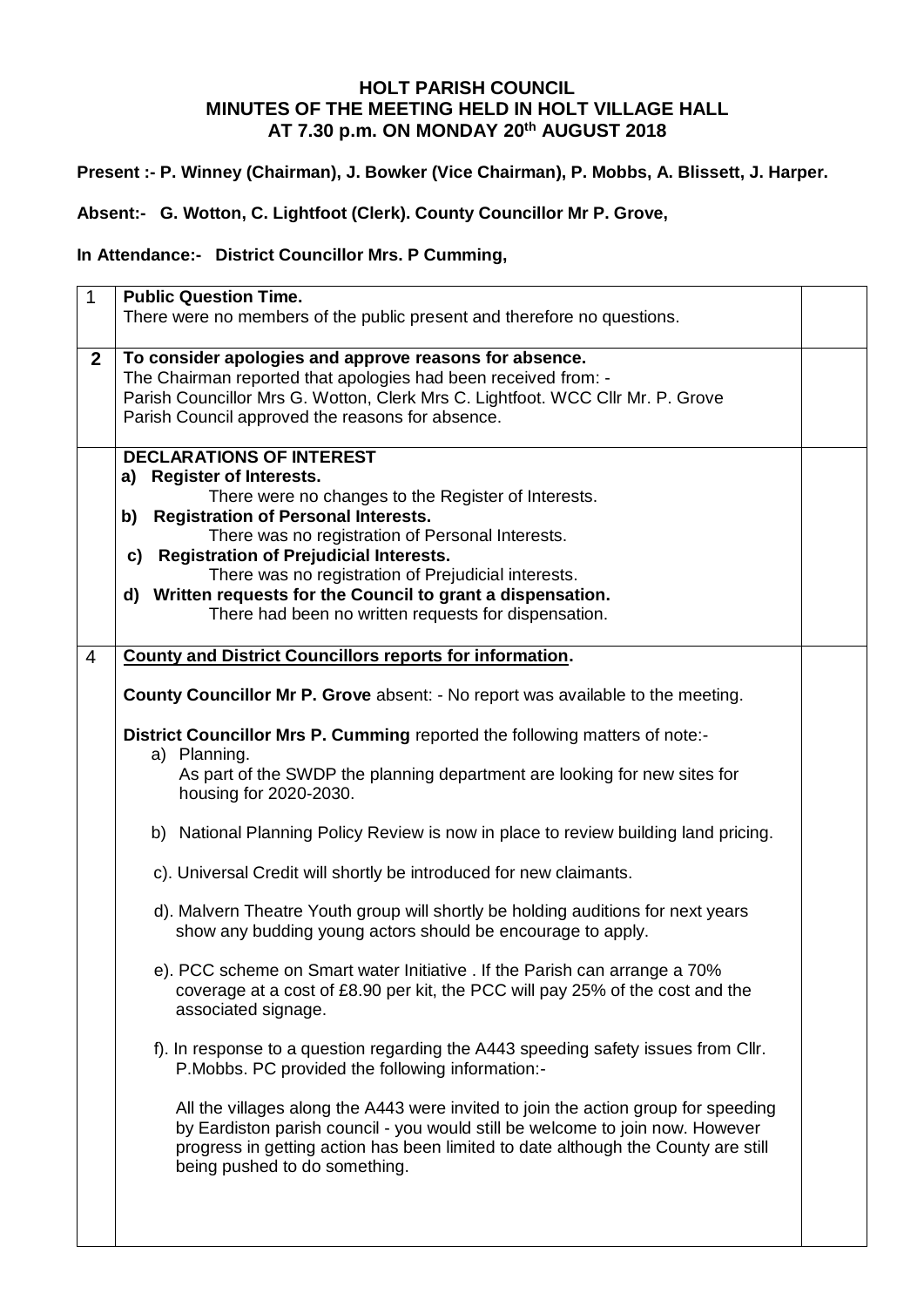| The minutes of the Annual and Open Meetings of Holt Parish Council held on Thursday<br>21 <sup>st</sup> June 2018 were approved by Parish Council and were signed by the Chairman as a<br>true record.                                                                                                                      |           |
|-----------------------------------------------------------------------------------------------------------------------------------------------------------------------------------------------------------------------------------------------------------------------------------------------------------------------------|-----------|
|                                                                                                                                                                                                                                                                                                                             |           |
| <b>PROGRESS REPORTS</b><br>6                                                                                                                                                                                                                                                                                                |           |
| a) Holt Churchyard project completion - progress report.<br>The Chairman reported that the expected date for completion of the project was 23rd<br>August 2018 and the HPC had no ongoing liabilities in the new graveyard. Consecration<br>of the graveyard has been set for 4 pm on Tuesday 9 <sup>th</sup> October 2018. | <b>PW</b> |
| Vacancy for Parish Councillor - progress report.<br>b)<br>There are two interested parties for Parish Councillor but due to the change in this months<br>meeting it had been decided to postpone their introduction until the next meeting.                                                                                 | <b>CL</b> |
| Rural policing - update on communication with local police officers.<br>c)<br>No report available                                                                                                                                                                                                                           | <b>CL</b> |
| Divisional funding for Christmas tree lights - progress report.<br>d)<br>District Councillor Mrs P. Cumming confirmed that the money from the Divisional<br>fund would be transferred shortly.                                                                                                                              | <b>PC</b> |
| Parish footpaths - progress report.<br>e)<br>No Issues to report                                                                                                                                                                                                                                                            | <b>PW</b> |
| Wildflower meadow - progress report.<br>f)<br>Progress in hand – timing is being arranged for planting                                                                                                                                                                                                                      | <b>PW</b> |
| Litter picks – cost of purchasing equipment<br>g)<br>No report available                                                                                                                                                                                                                                                    | <b>CL</b> |
| h). Village maintenance and Cutting back of overgrown hedging report<br>It was noted that the overhanging hedge of 3 Pool Cottages had been cut back. It was<br>requested that the Clerk offer our thanks on behalf of the Council.                                                                                         |           |
| i). World War 1 Beacon of Light commemoration.<br>Done - Millennium Green Trustees have the action in hand.                                                                                                                                                                                                                 |           |
| j). AA Signage for Heyford Meadows, Hallow<br>Chairman reported he had had no co-operation from the AA and the matter was<br>ongoing.                                                                                                                                                                                       | <b>PW</b> |
| $\overline{\mathbf{7}}$<br><b>Planning</b><br>a). Applications Pending.                                                                                                                                                                                                                                                     |           |
| 18/01113/FUL Rowley Farm Ockeridge Lane Holt Heath Worcester WR6 6LY<br>Extension to and conversion of existing farm building to one holiday-let unit and demolition<br>of adjacent redundant pig pens.                                                                                                                     |           |
| The Council had no objection to the building, but considered the access onto Ockeridge<br>Lane must be in in line with previous application which restricted the number of accesses<br>from Rowley Farm. Parish Clerk to raise the issue with MHDC Planning Department.                                                     | <b>CL</b> |
| b). Approvals/Refusals.                                                                                                                                                                                                                                                                                                     |           |
| <b>18/00805/GPDQ</b> Rowley Farm – notification for prior approval for the proposed change of<br>use of Agricultural Building to 2 dwelling houses - General Permitted Development<br>(Conditional). Approved                                                                                                               |           |